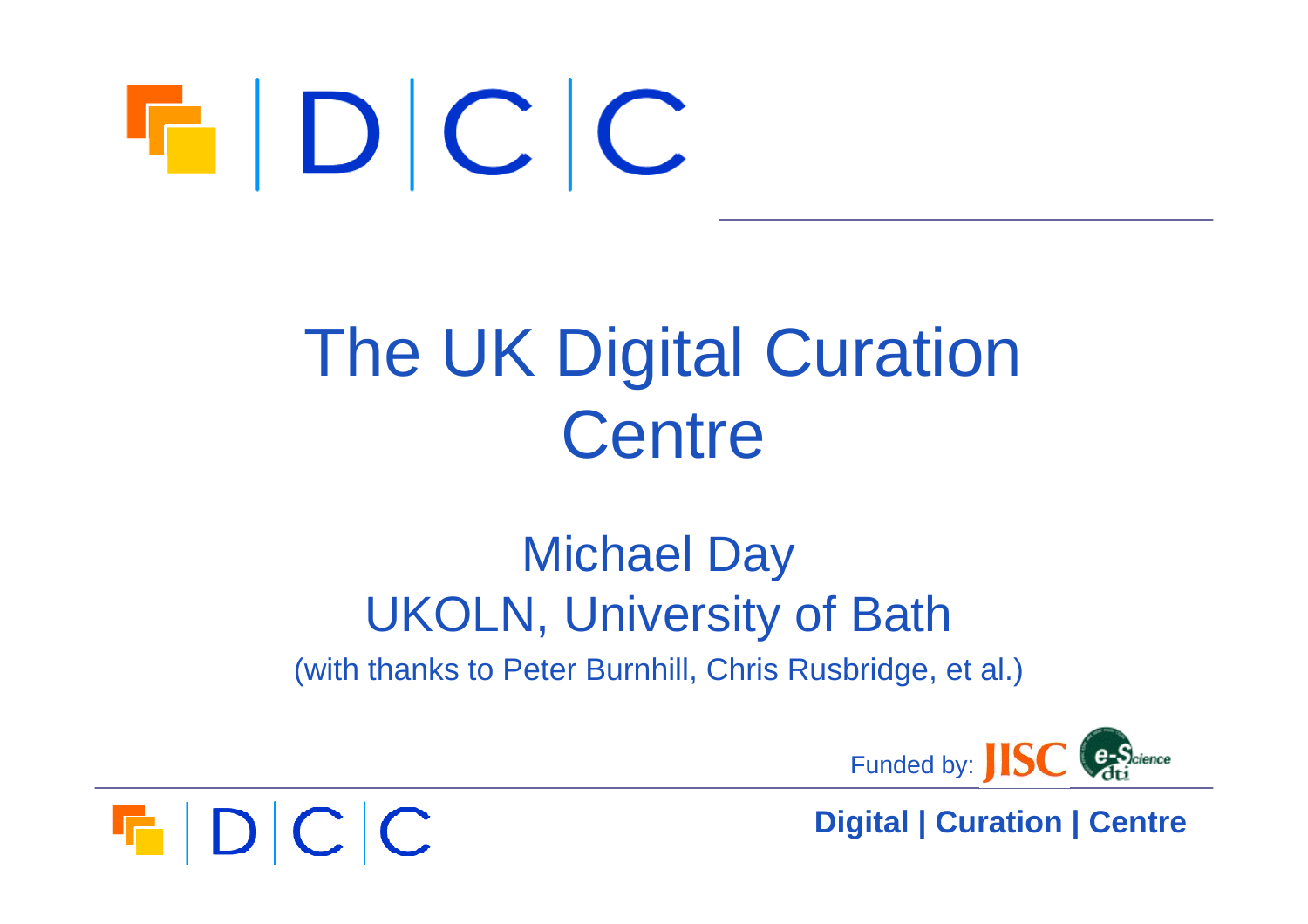## UK Digital Curation Centre

- Two main drivers:
	- • e-Science, the "data deluge," need for continued access
	- •Digital preservation
- Jointly funded by the Joint Information Systems Committee (JISC) and the e-Science Core Programme
	- •Outreach, services and development
	- Research programme
- Funding from March 2004, initially for three years



2

**Digital | Curation | Centre**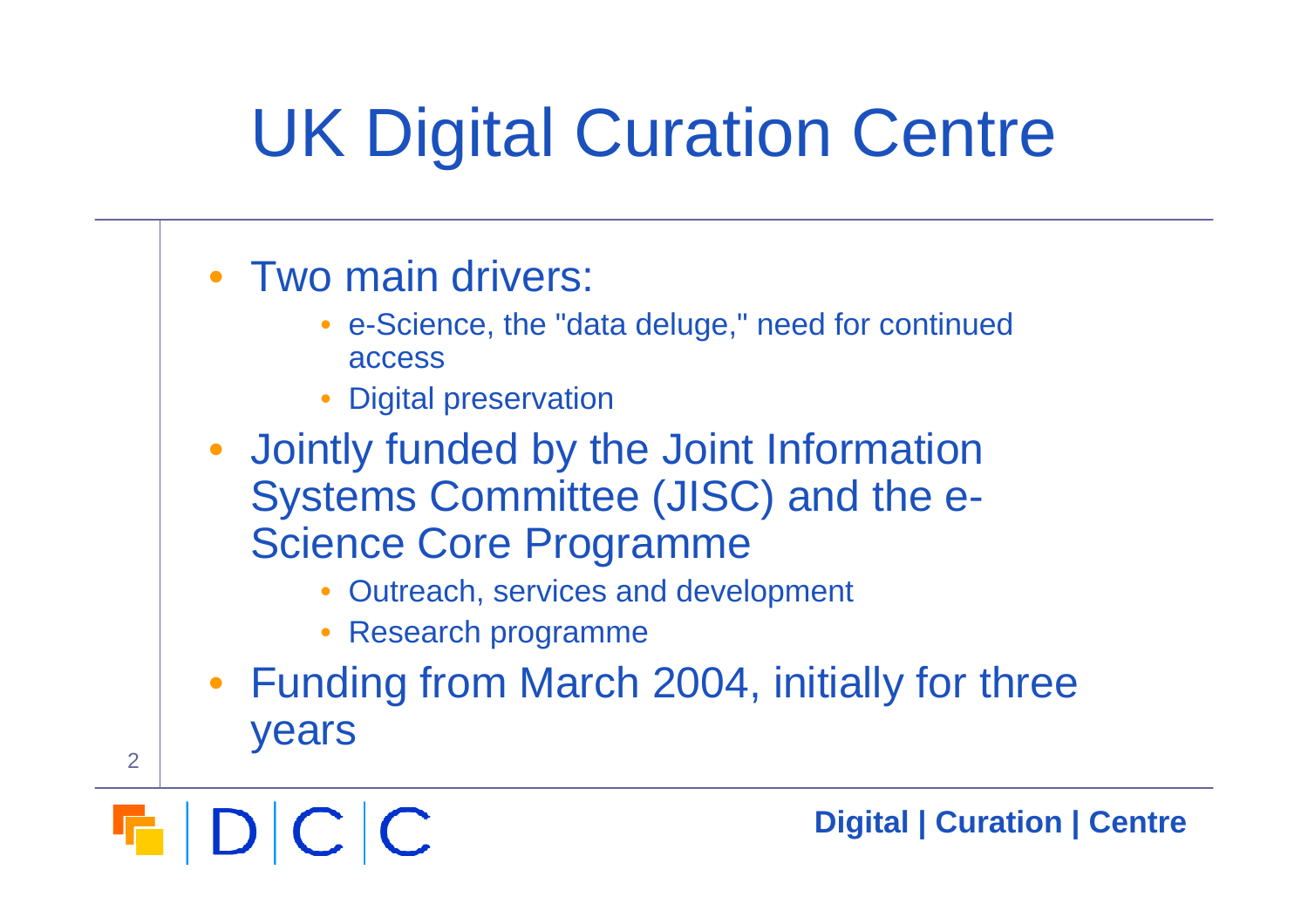#### DCC Consortium Partners



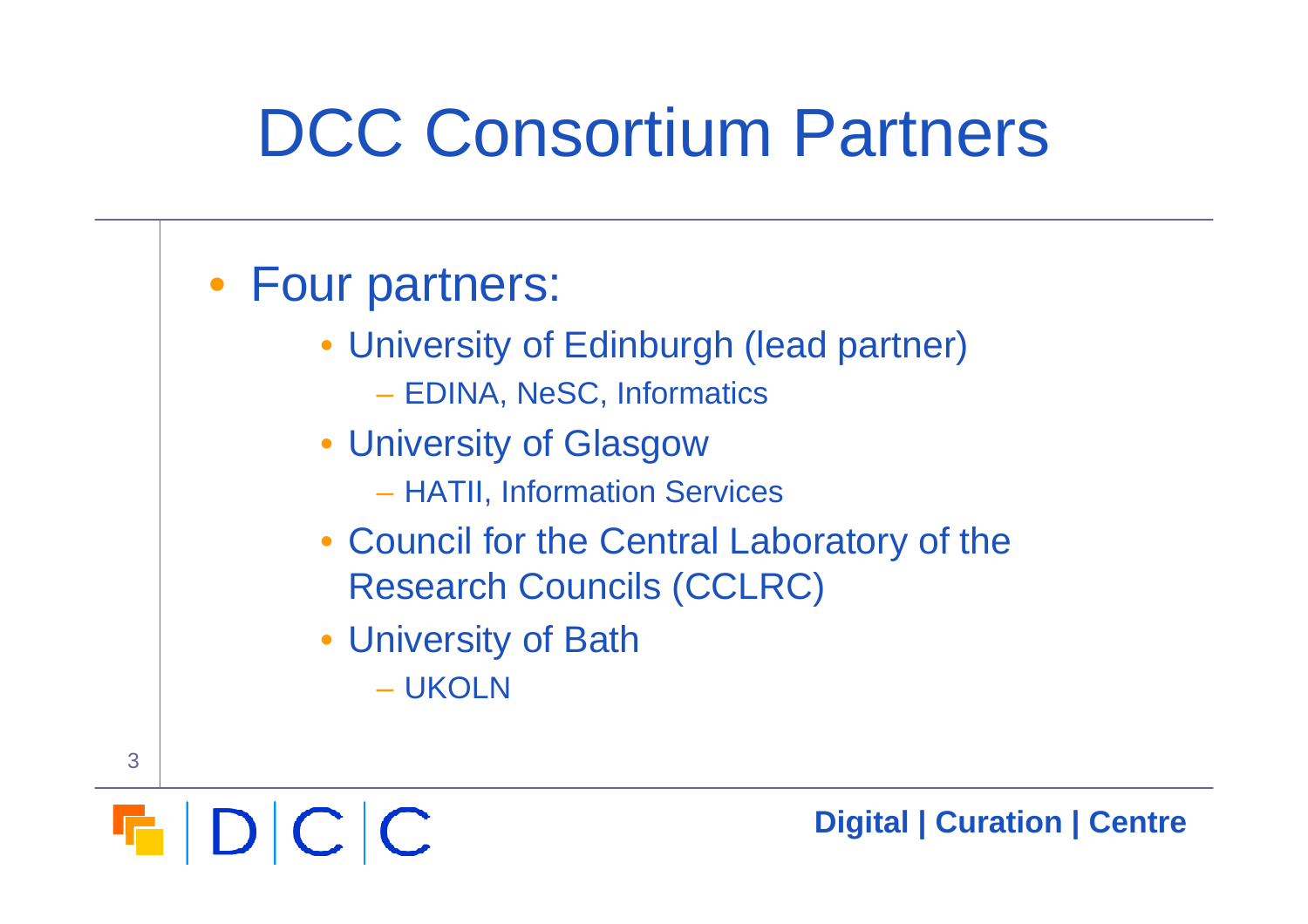#### DCC Overall Aims

- **'Continuing quality improvement in data curation & digital preservation'**
- Main focus:
	- data as evidential base for science and scholarship
	- role of data curation & preservation as keys to reproducibility and reuse
- Wider focus:
	- –the worlds of e-learning & scholarly communication



4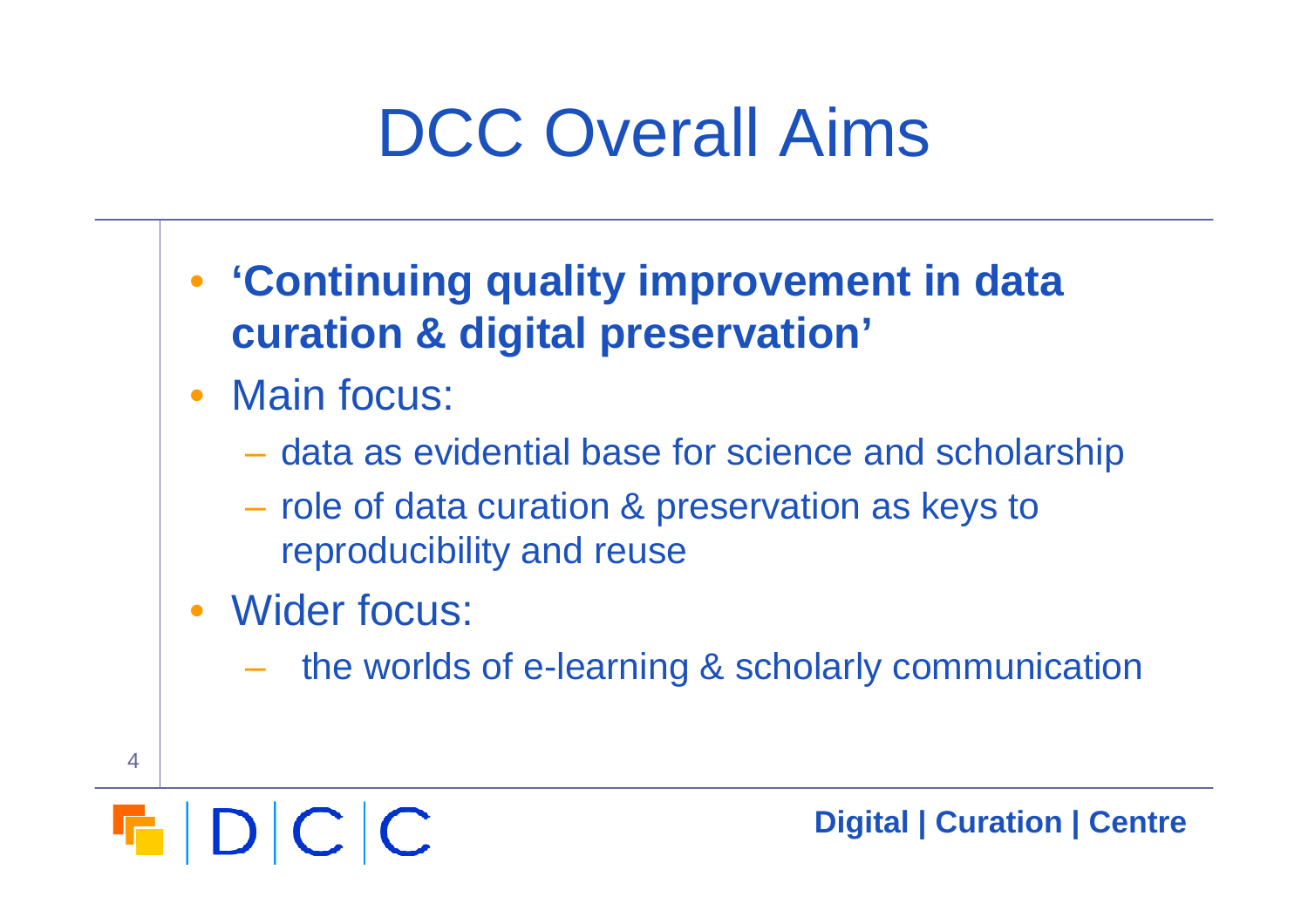## DCC Objectives

#### • Research programme

- Collaborative Associates Network
	- Links with existing communities of practice
	- Engagement with active curators

#### • Services

- Evaluation of tools, standards, etc.
- Repository of tools, etc.
- Advice, curation manual, etc.
- 'Virtuous circle'